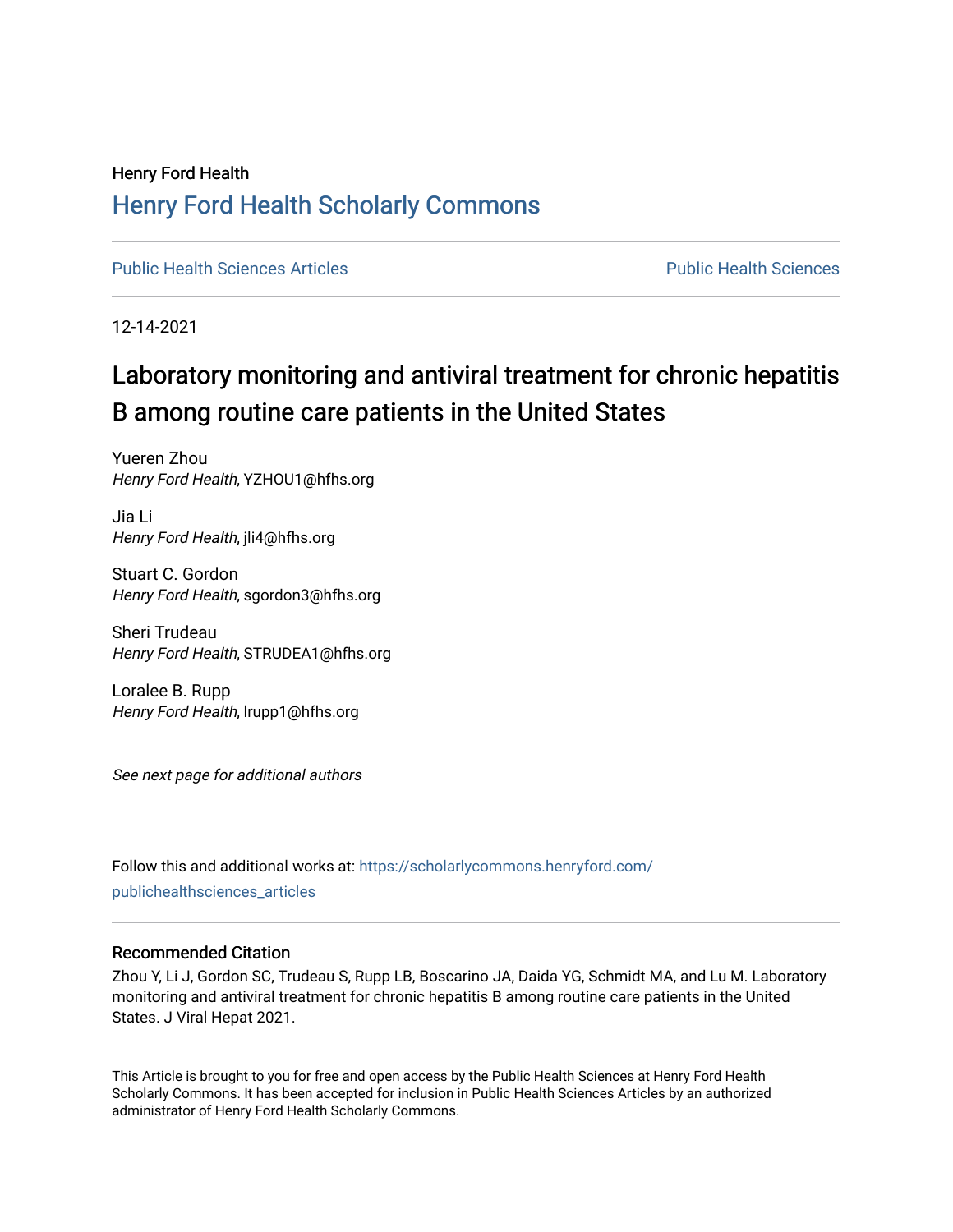# Authors

Yueren Zhou, Jia Li, Stuart C. Gordon, Sheri Trudeau, Loralee B. Rupp, Joseph A. Boscarino, Yihe G. Daida, Mark A. Schmidt, and Mei Lu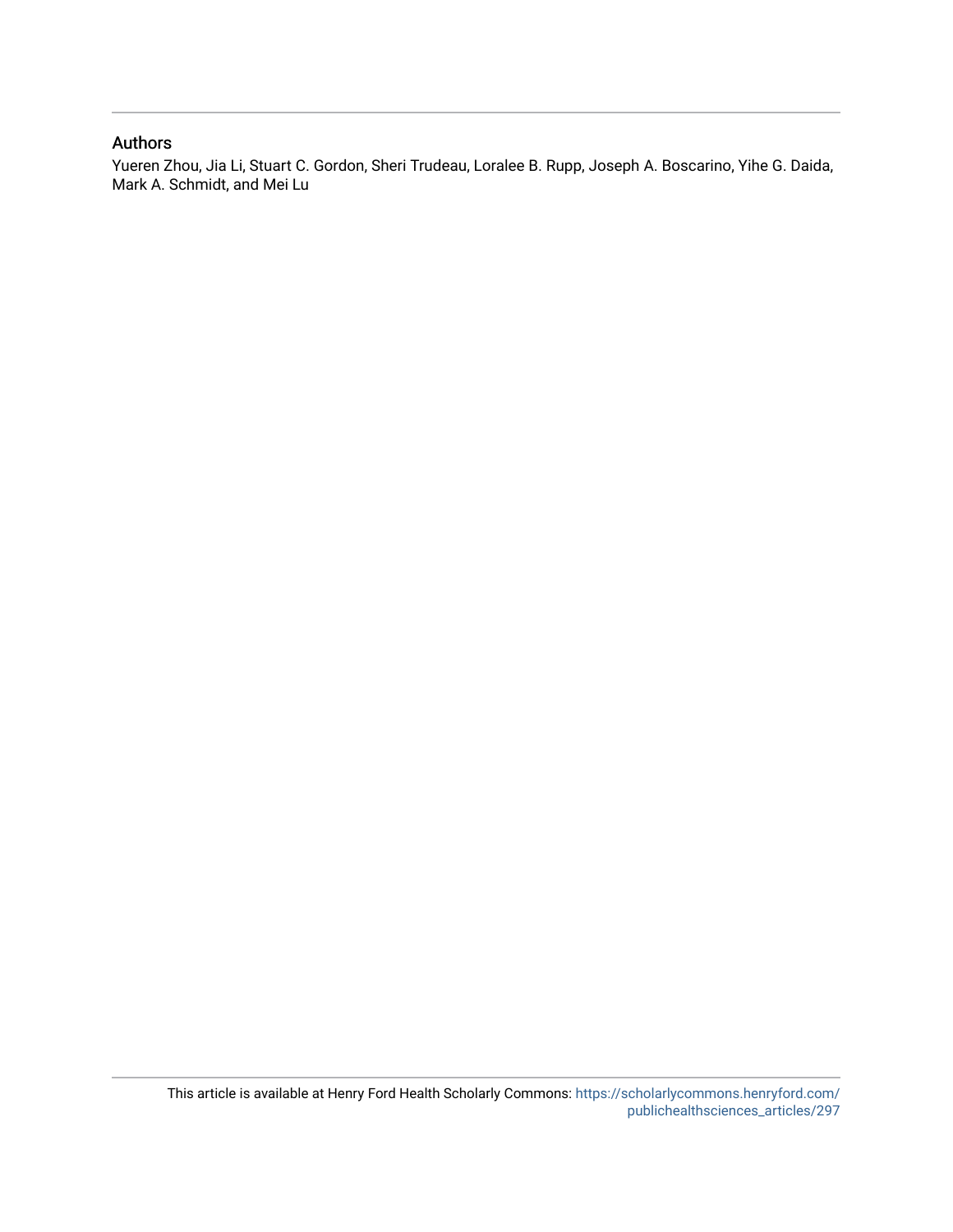# DOI: 10.1111/jvh.13639

# **ORIGINAL ARTICLE**



# **Laboratory monitoring and antiviral treatment for chronic hepatitis B among routine care patients in the United States**

**Yueren**  $\text{Zhou}^1$  | Jia  $\text{Li}^1$  | Stuart C. Gordon<sup>2,3</sup> | Sheri Trudeau<sup>1</sup> | Loralee B. Rupp<sup>4</sup> | **Joseph A. Boscarino[5](https://orcid.org/0000-0002-9965-6805)** | **Yihe G. Daida<sup>6</sup>** | **Mark A. Schmidt7** | **Mei Lu[1](https://orcid.org/0000-0002-3313-6428)**

1 Department of Public Health Sciences, Henry Ford Health System, Detroit, Michigan, USA

<sup>2</sup>Division of Gastroenterology and Hepatology, Henry Ford Health System, Detroit, Michigan, USA

3 School of Medicine, Wayne State University, Detroit, Michigan, USA

4 Center for Health Policy and Health Services Research, Henry Ford Health System, Detroit, Michigan, USA

5 Department of Population Health Sciences, Geisinger Clinic, Danville, Pennsylvania, USA

6 Center for Integrated Health Care Research, Kaiser Permanente–Hawai'i, Honolulu, Hawaii, USA

7 Center for Health Research, Kaiser Permanente–Northwest, Portland, Oregon, USA

#### **Correspondence**

Mei Lu, Department of Public Health Sciences, Henry Ford Health System, 3E One Ford Place, Detroit, MI 48202, USA. Email: [mlu1@hfhs.org](mailto:mlu1@hfhs.org)

#### **Funding information**

Henry Ford Health System receives funding for CHeCS from the Centers for Disease Control and Prevention and from Gilead Sciences. CHeCS was previously funded in May 2016 by the CDC Foundation, which received grants from AbbVie; Genentech, A Member of the Roche Group; Gilead Sciences; Janssen Pharmaceuticals, Inc. and Vertex Pharmaceuticals; past partial funders include Bristol Myers Squibb. Granting corporations do not have access to CHeCS data and do not contribute to data analysis or writing of manuscripts

# **Abstract**

We investigated factors associated with rates of recommended monitoring of chronic hepatitis B (HBV) patients for viral DNA and alanine aminotransferase (ALT), and initiation of antiviral treatment among eligible patients, in a US cohort of patients under routine care. Patients were categorised by treatment indication: definite, equivocal or ineligible. Baseline covariates included demographics, clinical characteristics and specialist care status. 'Recommended monitoring' was defined ≥1 ALT or HBV DNA test per year. Logit models, univariate then multivariable, were used to evaluate factors associated with monitoring and treatment. Among 3,830 patients, treatment was received by 67.5% (788/1168 patients) in the 'definite' category, and 34.1% (208/610 patients) in the 'equivocal' category, of whom 109 moved up to 'definite' status at some point during follow-up. Sex, age and specialist care were independently associated with receipt of treatment in 'definite' patients. Routine monitoring rates were high prior to treatment in 'definite/ treated' patients (ALT: 77%; DNA: 85%) but declined afterwards (ALT 63%; DNA 36%). Rates of monitoring were lower in 'definite/ untreated' patients (ALT: 48%; DNA: 32%). Among 'equivocal/ treated' patients, lower age and comorbidity scores were associated with receipt of treatment; ALT monitoring rates were similar before and after treatment initiation (41% and 46%, respectively), while rates of DNA monitoring declined (55% and 29%). Monitoring among 'treatment ineligible' patients was similar to those in the 'equivocal' and untreated 'definite' groups. A large proportion of US HBV patients under routine care did not receive recommended annual laboratory monitoring, especially after initiation of antiviral treatment, and nearly one-third of patients with 'definite' indications for antiviral therapy remained untreated.

#### **KEYWORDS**

chronic hepatitis B (CHB), cirrhosis, hepatocellular carcinoma (HCC), liver fibrosis, screening

Abbreviations: AASLD, American Association for the Study of Liver Disease: ALT, alanine aminotransferase; APRI, aspartate aminotransferase to platelet ratio index; BMI, body mass index; CHeCS, Chronic Hepatitis Cohort Study; EASL, European Association for the Study of the Liver; FIB4, fibrosis-4 index; HBeAg, hepatitis B e antigen; HBV, hepatitis B virus; IU/ mL, international units/millilitre; T2D, type 2 diabetes; ULN, upper limit of normal; VCTE, vibration controlled transient elastography.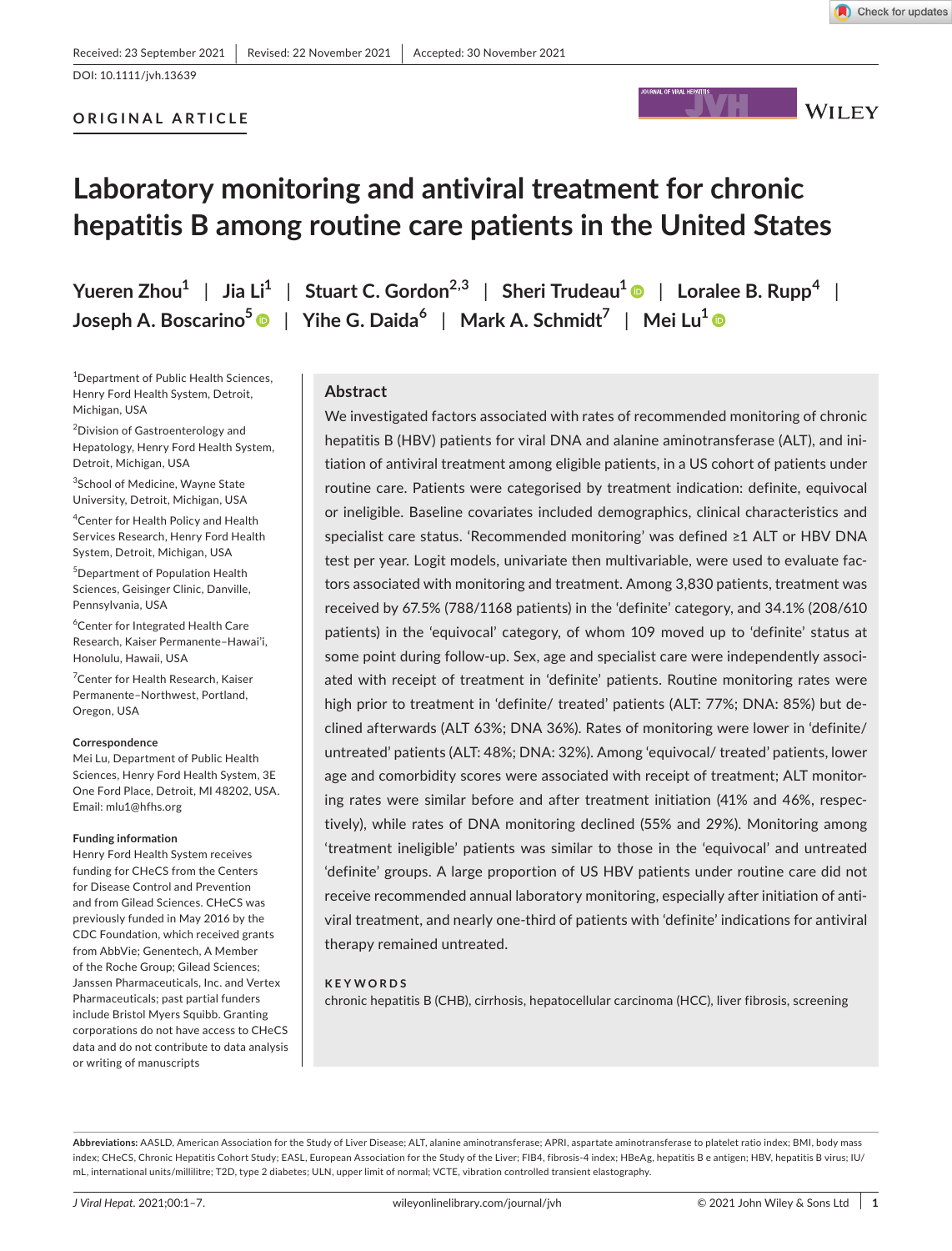### **1**  | **INTRODUCTION**

Chronic hepatitis B virus (HBV) infection may progress to liver fibrosis and cirrhosis; however, with the emergence of effective treatments that provide long-term viral load suppression, progression of liver disease is no longer inevitable. A number of studies, including our own, have shown that antiviral treatment can prevent the development of cirrhosis and reduce the risk for hepatocellular carcinoma (HCC) and liver-related mortality.<sup>1</sup> Such benefits, however, are confined to patients who are provided appropriate treatment. Current guidelines for antiviral treatment recommend serial monitoring of HBV DNA and alanine aminotransferase (ALT) levels to characterise the phase of infection, as one-time measures are not sufficient. In general, patients with evidence of significant liver inflammation/fibrosis or active viral replication should receive antiviral treatment, whereas those with low-level viraemia or normal ALT may forego treatment but at least should be annually monitored. Patients may also fall into an equivocal treatment category if test results are discordant with regard to phase of disease.<sup>2</sup>

A previous study of HBV patients in the Chronic Hepatitis Cohort Study (CHeCS)—drawn from routine clinical care patients in the United States—found low rates of annual ALT and HBV DNA monitoring, even those with access to integrated healthcare.<sup>3</sup> Other studies have found similarly low rates of adequate monitoring, even in communities with high rates of chronic  $HBV.<sup>4-7</sup>$  We sought to update these data and evaluate whether appropriate monitoring varied by treatment indication (definite, equivocal and ineligible) and status (treated or untreated). We also investigated factors associated with receipt of antiviral treatment among patients who were classified in treatment definite and equivocal categories.

#### **2**  | **METHODS**

#### **2.1**  | **Patient population**

CHeCS is a retrospective/ prospective, observational study that includes patients from four large US health systems—Geisinger Clinic (Danville PA); Henry Ford Health System (Detroit MI); Kaiser Permanente Hawai'i (Honolulu HI) and Kaiser Permanente Northwest (Portland OR). CHeCS follows all guidelines of the US Department of Health and Human Services regarding protection of human subjects; study protocols were approved by the institutional review board at each participating site. The CHeCS study design has been previously described.<sup>8</sup> Briefly, electronic administrative data and electronic health records for patients ≥18 years who received health services at any study site from 1 January 2006 through 31 December 2017 were used to identify study candidates; eligibility was confirmed with medical chart abstraction. We excluded patients who were coinfected with hepatitis C or HIV. In addition, patients were excluded from the analytical cohort upon death.

**TABLE 1** Factors used in determination of antiviral treatment eligibility among patients with chronic hepatitis B viral infection (HBV) and available HBV DNA and ALT data

| Treatment indication: Definite                                                        |
|---------------------------------------------------------------------------------------|
| Decompensated cirrhosis                                                               |
| Compensated cirrhosis + detectable HBV DNA                                            |
| HBV DNA $> 20.000$ IU/ml + ALT $>2x$ ULN                                              |
| HBV DNA $>$ 2000 IU/ml + ALT $>$ ULN + Significant fibrosis                           |
| HBV DNA $>$ 2000 IU/ml + ALT $>$ 2xULN + HBeAg neg                                    |
| HBV DNA $<$ 2000 + ALT $>$ ULN + HBeAg neg + Significant<br>fibrosis                  |
| Treatment indication: Indefinite                                                      |
| HBV DNA > 20,000 IU/ml + normal ALT                                                   |
| HBV DNA 2000-20,000 IU/ml + ALT > ULN + HBeAg pos/<br>$unk + NO$ Significant fibrosis |

Compensated cirrhosis + NO detectable HBV DNA

Treatment ineligible:

Does not meet any of the above criteria

*Note:* Significant fibrosis: APRI > 1.5, FIB4 > 3.45, VCTE > 9.0 kPa or F3/F4 biopsy.

Abbreviations: ALT, alanine aminotransferase; APRI, aspartate aminotransferase-to-platelet ratio index; FIB4, fibrosis-4 index; HBeAg, hepatitis B e antigen; IU/mL, international units/ millilitre; ULN, upper limit of normal (as defined by the laboratory test used); VCTE, vibration-controlled transient elastography.

#### **2.2**  | **Treatment indication**

Using 2018 guidelines from the American Association for the Study of Liver Disease (AASLD)<sup>2</sup> and 2017 guidance from the European Association for Study of the Liver (EASL),<sup>9</sup> we categorised patients by treatment indication—definite, equivocal or ineligible (see Table 1). Patients with insufficient data to determine treatment eligibility category (i.e. non-cirrhotic patients with missing HBV DNA or ALT data, or compensated cirrhotic patients with missing HBV DNA data) were excluded, as were patients who were already on treatment and virally suppressed at the beginning of observation. Given the length of observation, treatment indication classification could change over the duration of the study (e.g. patients ineligible for treatment at the beginning of the study period might become eligible); as a result, patients could be classified in more than one treatment indication category.

#### **2.3**  | **Data collection and analysis**

Outcomes of interest were as follows: (1) rates of receipt of treatment within the 'definite' and 'equivocal' treatment indication categories; (2) factors associated with receipt of treatment and (3) proportions of patients who received ≥1 ALT and HBV DNA test per year within each treatment indication category; for treated patients, rates of ALT and HBV DNA testing were further broken down to before and after initiation of antiviral treatment. Univariate analysis (*t*-test for continuous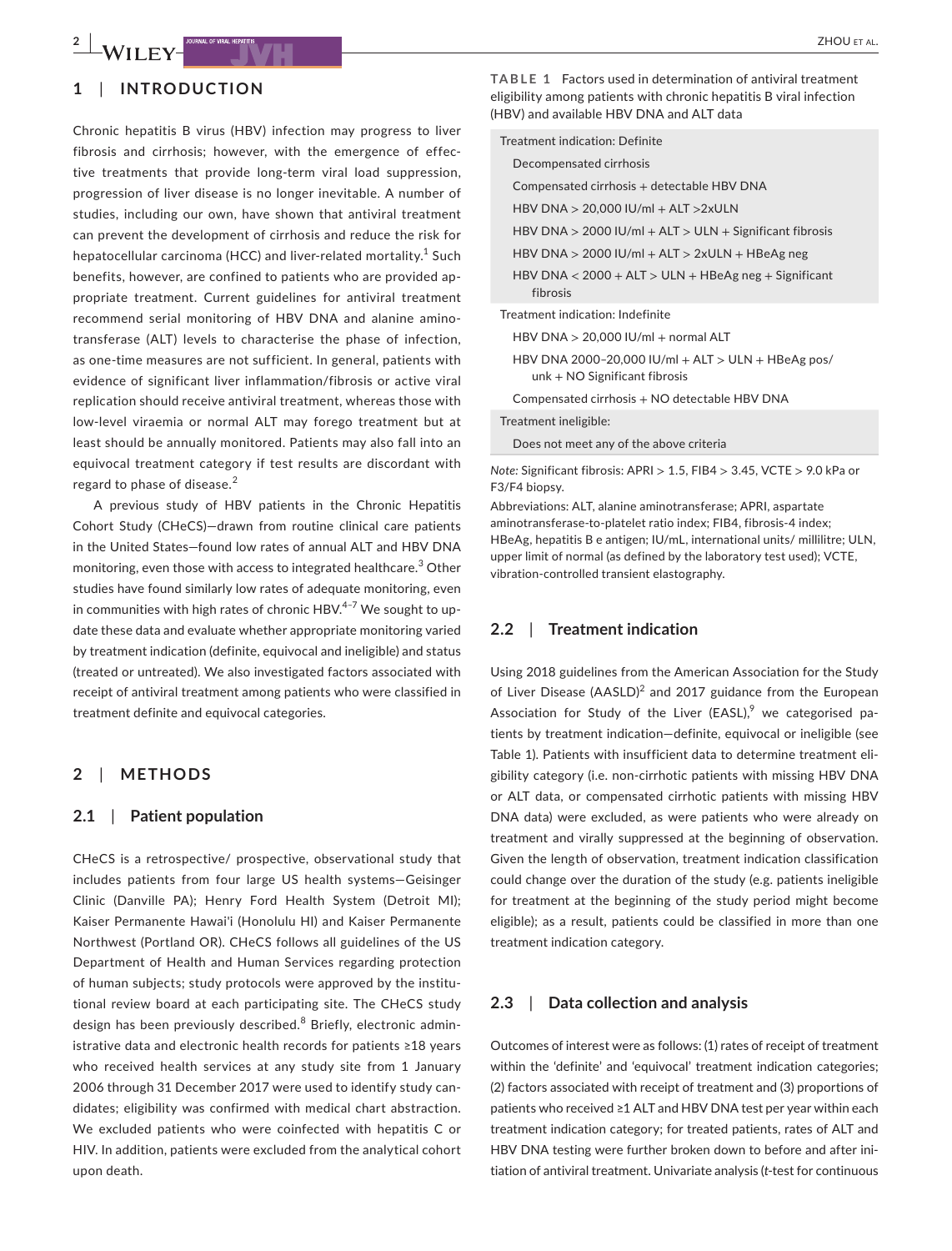**a**  $\frac{1}{2}$   $\frac{1}{2}$   $\frac{1}{2}$   $\frac{1}{2}$   $\frac{1}{2}$   $\frac{1}{2}$   $\frac{1}{2}$   $\frac{1}{2}$   $\frac{1}{2}$   $\frac{1}{2}$   $\frac{1}{2}$   $\frac{1}{2}$   $\frac{1}{2}$   $\frac{1}{2}$   $\frac{1}{2}$   $\frac{1}{2}$   $\frac{1}{2}$   $\frac{1}{2}$   $\frac{1}{2}$   $\frac{1}{2}$   $\frac{1}{2}$   $\frac{1}{$ 

variables and chi-square test for categorical variables) followed by multivariate logistic regression analyses was used to investigate factors associated with receipt of treatment among patients with either 'definite' or 'equivocal' indications for antiviral therapy; significant (*p* < .05) covariates were retained for the multivariate model. For the analysis of factors associated with receipt of treatment, the index date for treated patients was defined as the date of first treatment initiation whereas the index date for patients who did not receive treatment was defined as the first date of the laboratory results used to define their treatment indication category. Patients with more than one treatment indication over the study period were assigned index dates for each category. The following variables (measured at index date) were included: demographics (age, sex, race, household income and health insurance); BMI; Charlson-Deyo comorbidity score<sup>10</sup>; fibrosis-4 (FIB4, a biomarker for liver fibrosis/ cirrhosis that has been previously validated in patients with HBV) $^{11}$ ; type 2 diabetes (T2D); and access to specialist care (defined as an encounter with gastroenterology, hepatology or infectious disease departments).

### **3**  | **RESULTS**

# **3.1**  | **Receipt of treatment status by treatment indication and patient monitoring**

Among 5958 patients with confirmed chronic HBV infection, 1338 patients were excluded because they had insufficient data to determine treatment eligibility category; an additional 790 were

excluded because they were already on treatment at the beginning of observation. This left 3830 patients in the final analysis cohort. Of these, 1,168 (30.5%) had 'definite' indications for treatment, of whom 788 (67.5%) received treatment; 610 (15.9%) had 'equivocal' indication for treatment, of whom 208 (34.1%) received treatment. Of these, 109 progressed to 'definite' status (thus also included in the 'definite' total, above). The remaining 2161 patients (56.4%) were classified as treatment 'ineligible', of whom only 5 (0.2%) received treatment.

Figure 1 summarises the sample categories and percentage of patients who received at least yearly ALT and HBV DNA level assessments within each treatment indication category. Among patients with 'definite' indication for treatment, 77% had at least one ALT level obtained per year before antiviral treatment was initiated; the rate dropped to 63% after treatment began. Similarly, 85% were at least annually tested for HBV DNA before treatment initiation, but the frequency decreased to 36% after treatment was started. Among patients with 'definite' indications for treatment but who did not initiate antiviral therapy, rates of annual ALT and HBV DNA testing were 48% and 32%, respectively.

Among patients with 'equivocal' indications for treatment who received therapy, 41% had at least annual ALT testing and 55% had at least annual HBV DNA assessments prior to treatment initiation; after treatment commenced, rates of ALT testing remained similar (46%) but HBV DNA testing declined to 29%. 'Equivocal' indication patients who did not initiate treatment had similar rates of annual ALT monitoring (43%) as those that were treated, but the percentage with annual HBV DNA assessment was 28%.



**FIGURE 1** Distribution of chronic hepatitis B (CHB) patients by treatment indication and status, and rates of annual alanine aminotransferase (ALT) and viral DNA monitoring for each category. \*The sum of percentages of Definite + Equivocal + Ineligible exceeds 100% because *n* = 109 patients were reclassified from equivocal to definite at some point during follow-up and are counted in both groups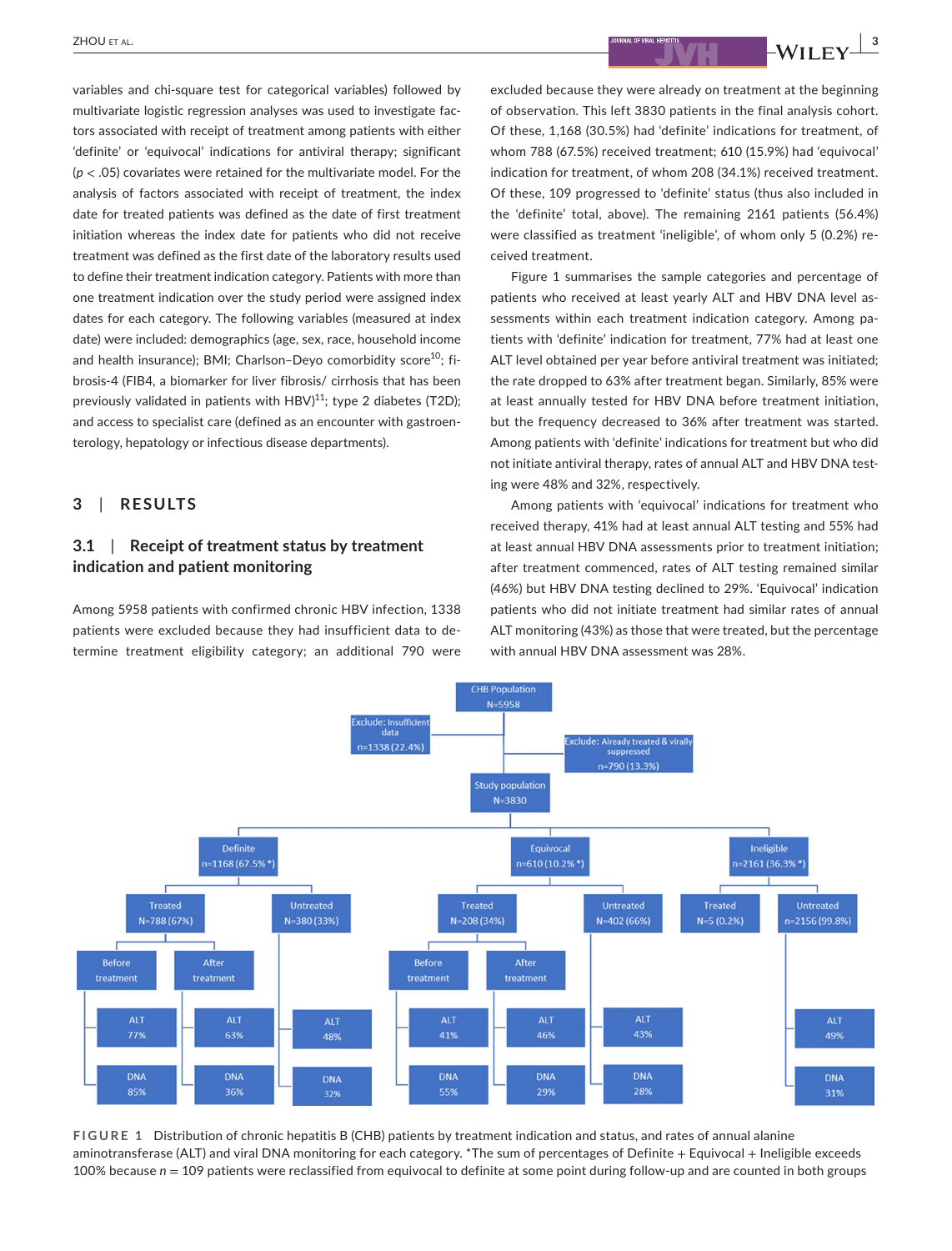**4 <sup>|</sup>**  ZHOU et al.

Among 'ineligible' patients, 99.8% of whom did not initiate therapy, 49% had annual ALT monitoring and 31% had annual HBV DNA assessments.

## **3.2**  | **Factors associated with receipt of treatment among patients with 'definite' indications**

Table 2A displays univariate comparisons for the 1,168 patients with 'definite' indications for treatment. Among these patients, demographic factors associated with higher rates of treatment included male sex, older age, Asian/Pacific Islander (AAPI) race and Medicare insurance. Clinical factors included higher FIB-4, presence of diabetes and receipt of care from a specialist.

Table 3A displays results from the multivariable analysis of factors associated with receipt of antiviral treatment among patients with definite indication for treatment. Only patient sex, age and access to specialist care remained significant in this analysis. Female patients were less likely to be treated than male patients (adjusted odds ratio (aOR) =  $0.54$ ,  $95%$  confidence interval (CI)  $0.41-0.70$ ). Younger patients (<40 years old) were less likely to be treated than those 60 years or older ( $aOR = 0.46$ , 95% CI 0.31-0.67), and patients without care of a specialist were roughly 80% less likely to receive treatment (aOR = 0.20, 95% CI 0.12–0.34).

## **3.3**  | **Factors associated with receipt of treatment among patients with 'equivocal' indications**

Table 2B shows univariate comparisons among the 610 patients with 'equivocal' indications for treatment. Demographic factors associated with initiation of treatment included younger age and Medicare insurance; significant clinical factors included higher FIB-4, presence of diabetes and higher Charlson–Deyo comorbidity score.

Table 3B displays the factors that were significantly associated with antiviral treatment in multivariable analysis among patients with 'equivocal' indication for treatment. Age and Charlson–Deyo comorbidity score were the only factors significantly associated with treatment initiation in this group. Younger patients were less likely to receive treatment than patients 60 years or older (<40 vs. ≥60: aOR = 0.36, 95% CI 0.21–0.62; 40–49 vs. ≥60: aOR = 0.46, 95% CI 0.28–0.75; 50–59 vs. ≥60: aOR = 0.55, 95% CI 0.34–0.88). Patients with fewer comorbidities (Charlson–Deyo comorbidity scores of 0 or 1) were less likely to be treated than those with scores of ≥3 (aOR = 0.26, 95% CI 0.12–0.56 and aOR = 0.32, 95% CI 0.13– 0.79, respectively).

### **4**  | **DISCUSSION**

In a large sample of patients with chronic HBV under routine clinical care, we observed low rates of treatment receipt—even among

patients with definite indications for antiviral therapy—and variable rates of annual monitoring of HBV disease activity. Treatment was initiated for only 67% of patients classified as having 'definite' indications for antiviral therapy; factors associated with treatment receipt in this group included male sex, age ≥60 vs. <40 years old and access to a specialist. Although rates of recommended ALT and HBV DNA monitoring were high among these patients prior to treatment initiation (77% and 85%, respectively), they declined after treatment was begun (63% and 36%). This decline conflicts with guidelines that recommend at least annual monitoring of serum markers and viral load for patients on treatment.<sup>2,9</sup> Rates of annual ALT and HBV DNA testing among 'definite' patients who did not initiate treatment were even lower (48% and 32%, respectively).

Unsurprisingly, treatment was initiated for only 34% of patients with equivocal indications for antiviral therapy; older age and the presence of multiple comorbid conditions were the only factors significantly associated with receipt of treatment. Monitoring rates were also low for this group. Fewer than half of patients in the equivocal category underwent regular ALT testing, regardless of treatment status. HBV DNA testing rates were somewhat higher among treated patients prior to initiation of therapy (55%), but these rates declined after treatment (29%); likewise, DNA testing was infrequent among 'equivocal' patients who did not receive antiviral treatment (28%).

Interestingly, patients for whom treatment was not indicated (i.e. 'ineligible' category) underwent annual ALT and HBV DNA monitoring at similar rates to untreated patients in both the treatment 'definite' and 'equivocal' indication categories.

Our results are consistent with several analyses, including our own, that have found low rates of adequate ALT and viral DNA monitoring among patients with chronic HBV. Our own previous analysis found that older patients, men, those with Medicare insurance and those under the care of the specialist were more likely to receive regularly testing $^3$ ; unsurprisingly, a number of these factors were also associated with receipt of treatment among patients in this updated analysis. These findings were also consistent with a recent review that categorised barriers to appropriate monitoring among patients with chronic HBV.<sup>12</sup> Although that manuscript encompassed a number of studies that were not methodologically comparable to this analysis, the authors reported a number of patient-level barriers (such as age and sex) and provider-level factors (such as access to specialist care) that are consistent with the factors associated with receipt of treatment among patients in our cohort with definite indication for antiviral therapy. They also reported that lack of patient knowledge regarding the need for frequent testing was common. Our analysis also found low rates of treatment and monitoring among patients whose treatment indication was equivocal; given that older age and the presence of multiple comorbidities were the only significant factors associated with receipt of treatment, it is possible that these patients have more frequent contact with healthcare providers and were more carefully monitored than patients who were younger and had fewer health conditions.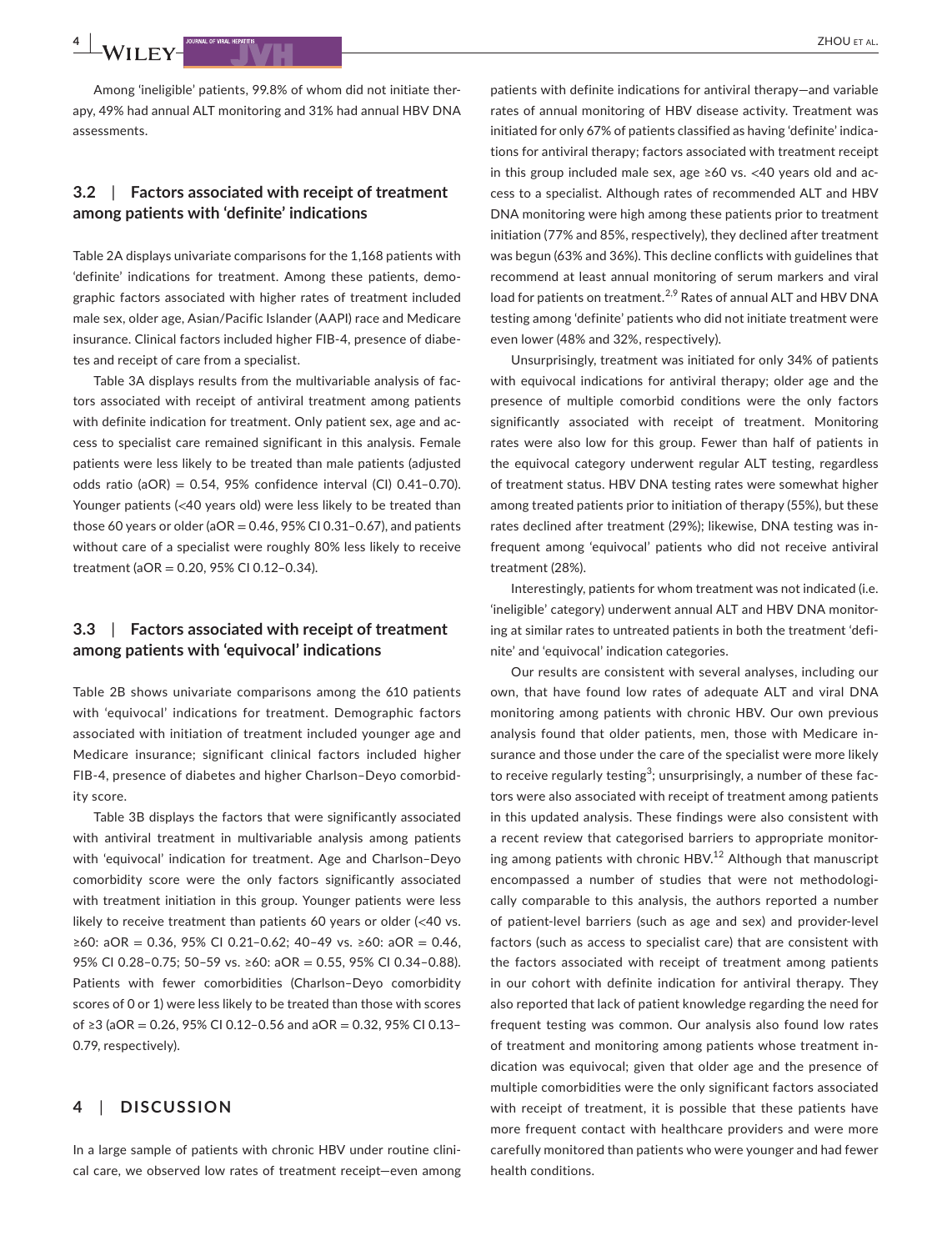**TABLE 2** Univariate comparisons of characteristics among HBV patients with 'definite' (A) and 'equivocal' (B) indications for antiviral treatment

|                             |               | A                       |                |         | B                       |                |            |  |
|-----------------------------|---------------|-------------------------|----------------|---------|-------------------------|----------------|------------|--|
| <b>Treatment indication</b> |               | Definite ( $N = 1168$ ) |                |         | Equivocal ( $N = 600$ ) |                |            |  |
| <b>Treatment status</b>     |               | <b>Untreated</b>        | <b>Treated</b> |         | <b>Untreated</b>        | <b>Treated</b> |            |  |
| N                           |               | 380 (33%)               | 788 (67%)      |         | 402 (66%)               | 208 (34%)      |            |  |
| <b>Variable</b>             | Response      |                         |                | p-value |                         |                | $p$ -value |  |
| Sex                         | Female        | 185 (49%)               | 267 (34%)      | < .001  | 203 (50%)               | 92 (44%)       | .142       |  |
|                             | Male          | 195 (51%)               | 521 (66%)      |         | 199 (50%)               | 116 (56%)      |            |  |
| Age category                | <40           | 101 (27%)               | 109 (14%)      | < .001  | 107 (27%)               | 34 (16%)       | < .001     |  |
|                             | $40 - 50$     | 75 (20%)                | 187 (24%)      |         | 114 (28%)               | 43 (21%)       |            |  |
|                             | $50 - 60$     | 97 (26%)                | 207 (26%)      |         | 105 (26%)               | 53 (25%)       |            |  |
|                             | $\geq 60$     | 107 (28%)               | 285 (36%)      |         | 76 (19%)                | 78 (38%)       |            |  |
| Race                        | AAPI          | 202 (53%)               | 489 (62%)      | .005    | 262 (65%)               | 131 (63%)      | .347       |  |
|                             | <b>Black</b>  | 48 (13%)                | 84 (11%)       |         | 52 (13%)                | 37 (18%)       |            |  |
|                             | White         | 86 (23%)                | 164 (21%)      |         | 58 (14%)                | 29 (14%)       |            |  |
|                             | Unknown       | 44 (12%)                | 51 (6%)        |         | 30 (7%)                 | 11 (5%)        |            |  |
| Insurance status            | Medicaid      | 48 (13%)                | 105 (13%)      | .047    | 55 (14%)                | 24 (12%)       | < .001     |  |
|                             | Medicare      | 88 (23%)                | 233 (30%)      |         | 52 (13%)                | 56 (27%)       |            |  |
|                             | Private       | 244 (64%)               | 450 (57%)      |         | 295 (73%)               | 128 (62%)      |            |  |
| Household income            | $<$ \$30 $K$  | 49 (13%)                | 72 (9%)        | .148    | 39 (10%)                | 21 (10%)       | .327       |  |
|                             | $$30-49K$     | 103 (27%)               | 213 (27%)      |         | 95 (24%)                | 61 (29%)       |            |  |
|                             | $\ge$ \$50K   | 227 (60%)               | 494 (63%)      |         | 261 (66%)               | 125 (60%)      |            |  |
| <b>BMI</b>                  |               | $26.9 \pm 6.1$          | $26.7 \pm 6.3$ | .612    | $27.1 \pm 6.1$          | $26.7 \pm 6.4$ | .451       |  |
| Type 2 diabetes             | Yes           | 74 (19%)                | 199 (25%)      | .029    | 64 (16%)                | 54 (26%)       | .003       |  |
|                             | No            | 306 (81%)               | 589 (75%)      |         | 336 (84%)               | 154 (74%)      |            |  |
| Fibrosis-4                  | $\leq 1.21$   | 183 (52%)               | 322 (42%)      | .006    | 270 (74%)               | 128 (63%)      | .029       |  |
|                             | $1.21 - 5.88$ | 135 (38%)               | 345 (45%)      |         | 91 (25%)                | 69 (34%)       |            |  |
|                             | >5.88         | 34 (10%)                | 100 (13%)      |         | 6(2%)                   | 6(3%)          |            |  |
| Charlson-Deyo               | 0             | 300 (79%)               | 601 (76%)      | .438    | 346 (86%)               | 150 (72%)      | < .001     |  |
| comorbidity score           | $\mathbf{1}$  | 40 (11%)                | 82 (10%)       |         | 36 (9%)                 | 21 (10%)       |            |  |
|                             | 2             | 10 (3%)                 | 35 (4%)        |         | 9(2%)                   | 13 (6%)        |            |  |
|                             | 3             | 30 (8%)                 | 70 (9%)        |         | 11 (3%)                 | 24 (12%)       |            |  |
| Seen by specialist          | Yes           | 331 (87%)               | 761 (97%)      | < .001  | 368 (92%)               | 199 (96%)      | .087       |  |
|                             | No            | 49 (13%)                | 27 (3%)        |         | 32 (8%)                 | 9(4%)          |            |  |

There are a number of limitations for this study. Our study used electronic medical record data from four large US health systems; as a result, we do not have patient-reported data that would allow us to explore the impact of patient knowledge or attitudes towards treatment. Our analysis is also confined to patients with at least some contact with the medical system and may not be generalisable to other populations. Second, a large proportion of our original sample—1138 out of 5958 or 22%—were excluded because they could not be classified by treatment eligibility due to lack of available data; we are unable to ascertain whether these patients were receiving monitoring or care through another health system. Furthermore, the guidelines regarding management of

patients with chronic HBV are complicated, reflecting the complex natural history of the infection over time and resulting in slightly different recommendations between professional organisations. As a result, our definition of treatment indication was necessarily streamlined to reflect only whether a patient had undergone ALT or HBV DNA testing at least once per year, although some guidelines recommend more frequent assessment during certain periods. Our results should, therefore, be interpreted whether patients have received at least the minimum, versus optimum, frequency of monitoring.

This analysis adds to a growing body of evidence that many chronic HBV patients in the US are receiving suboptimal screening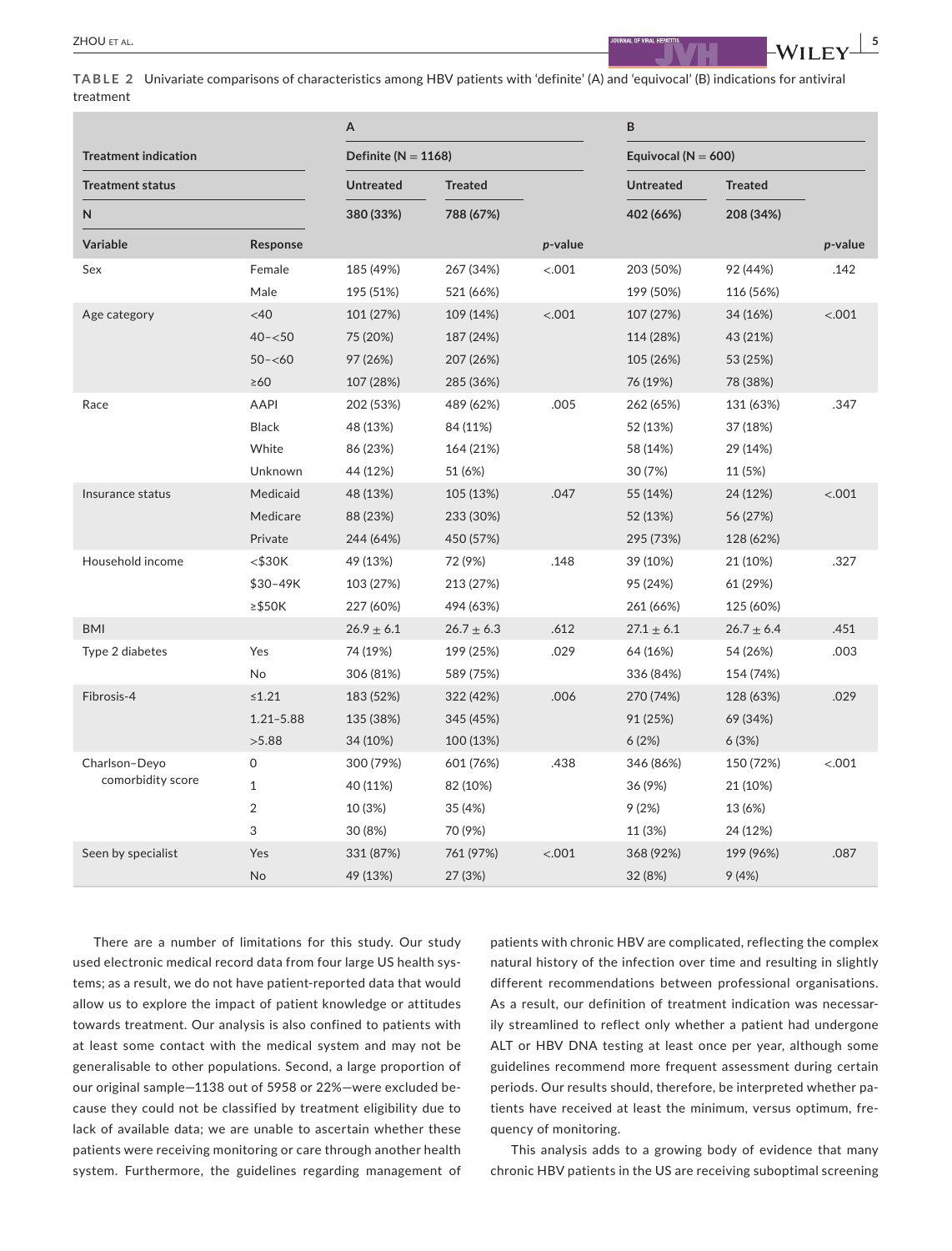|   | Comparison              |                |     |           | Odds<br>ratio | 95% CL |      | p-value |         |
|---|-------------------------|----------------|-----|-----------|---------------|--------|------|---------|---------|
| A | Sex                     | Female         | VS. | Male      | 0.54          | 0.41   | 0.70 | $-.001$ | $-.001$ |
|   | Age                     | <40            | VS. | $\geq 60$ | 0.46          | 0.31   | 0.67 | $-.001$ | $-.001$ |
|   |                         | 40 < 50        | VS. | $\geq 60$ | 0.95          | 0.66   | 1.37 | .786    |         |
|   |                         | 50 < 60        | VS. | $\geq 60$ | 0.82          | 0.58   | 1.16 | .260    |         |
|   | <b>Specialist Visit</b> | No             | VS. | Yes       | 0.20          | 0.12   | 0.34 | $-.001$ | $-.001$ |
| B | Age                     | <40            | VS. | $\geq 60$ | 0.36          | 0.21   | 0.62 | $-.001$ | $-.001$ |
|   |                         | 40 < 50        | VS. | $\geq 60$ | 0.46          | 0.28   | 0.75 | .002    |         |
|   |                         | 50 < 60        | VS. | $\geq 60$ | 0.55          | 0.34   | 0.88 | .013    |         |
|   | Charlson-Deyo           | $\Omega$       | VS. | $\geq$ 3  | 0.26          | 0.12   | 0.56 | $-.001$ | .002    |
|   | comorbidity             | $\mathbf{1}$   | VS. | $\geq$ 3  | 0.32          | 0.13   | 0.79 | .014    |         |
|   | score                   | $\overline{2}$ | VS. | $\geq$ 3  | 0.61          | 0.20   | 1.92 | .401    |         |

#### **TABLE 3** Multivariate logistic regression for receipt of antiviral therapy among HBV patients with 'definite' (A) and 'equivocal' (B) indications for treatment

Abbreviation: CL, Wald confidence limit.

and treatment. Consistent with other studies, our data show that access to a specialist roughly doubles the likelihood of a patient who will receive treatment. Increasing specialist referral, therefore, is a natural starting point to improve retention of chronic HBV patients. One intervention successfully increased referral to hepatology by including 'sticky notes' in the electronic medical record. A note indicating that the patient had tested positive for HBV and requesting that they be referred for specialist care was 'pinned' at the top of the patient chart for one month, so it would be seen by any clinician accessing the record during that time. Rates of specialist referral increased from 28% to 78% after the implementation of this simple intervention.<sup>13</sup> Another study found that a seamless, direct electronic referral to hepatology for patients diagnosed with HBV during pregnancy—a point of universal screening in the US—significantly increased and accelerated linkage to care and treatment.<sup>14</sup>

Likewise, the higher rates of follow-up observed under specialist care suggest that provider familiarity with monitoring and treatment guidelines is an important factor in ensuring that patients receive appropriate care. Chronic HBV is a complex and variable disease; guidelines vary not only by stage of illness but between professional bodies and have evolved over time. Direct outreach to primary care providers via in-service training or continuing medical education could increase recognition of the need for regular monitoring and/ or referral to hepatology in order to prevent long-term sequelae. For example, a large intervention directed at physicians found that attendance at a single educational lecture increased the proportion of doctors who would refer all HBV-positive patients to specialty care from 37% to 71%.<sup>15</sup>

Many of these interventions were targeted at the time of first positive test and did not address the large number of patients already living with a previous HBV diagnosis. However, especially for patients who are not referred to specialty care or for whom specialty care is inaccessible, primary care physicians may be the only contact a patient has with a health provider. Given the complexity of

HBV treatment and monitoring guidelines, we suggest that health systems' leverage populated algorithms within the electronic medical record to identify patients with diagnosis codes related to HBV and generate prompts for recommended testing or treatment, with alerts at appropriate time intervals. Previous interventions have used both provider-level prompts and patient-level reminders; particularly, innovative methods have leveraged e-initiatives like automated text messaging or specialised apps to successfully link patients to follow-up care, with or without a liaison or navigator to facilitate appointment scheduling.16–18

Our study provides more evidence that rates of appropriate monitoring and antiviral treatment receipt—even among chronic HBV patients with definite indications for treatment—have stagnated during the last decade, hovering at roughly 50% or lower.<sup>3-7,12</sup> It is likely that efforts to improve these rates will require a multipronged approach, first by increasing provider and patient knowledge of the importance of specialist care and, second, by leveraging technology and the universal implementation of electronic medical record systems to streamline testing reminders and flag patients who require antiviral therapy. Implementation of such measures may be the most effective and efficient way to improve rates of necessary monitoring and treatment to prevent serious long-term sequelae of HBV.

#### **CONFLICT OF INTEREST**

Stuart C. Gordon receives grant/research support from AbbVie Pharmaceuticals, Conatus, Eiger Pharmaceuticals, Eli Lilly, Genfit, Gilead Sciences, GlaxoSmithKline, Intercept Pharmaceuticals, Merck and Viking Therapeutics. Mei Lu, Joseph A. Boscarino, Mark A. Schmidt, Yihe G. Daida, Jia Li and Loralee B. Rupp received research grant support from Gilead Sciences and Intercept Pharmaceuticals.

#### **ORCID**

*Sheri Trudeau* <https://orcid.org/0000-0003-1280-0833> *Joseph A. Boscarino* <https://orcid.org/0000-0002-9965-6805> *Mei Lu* <https://orcid.org/0000-0002-3313-6428>